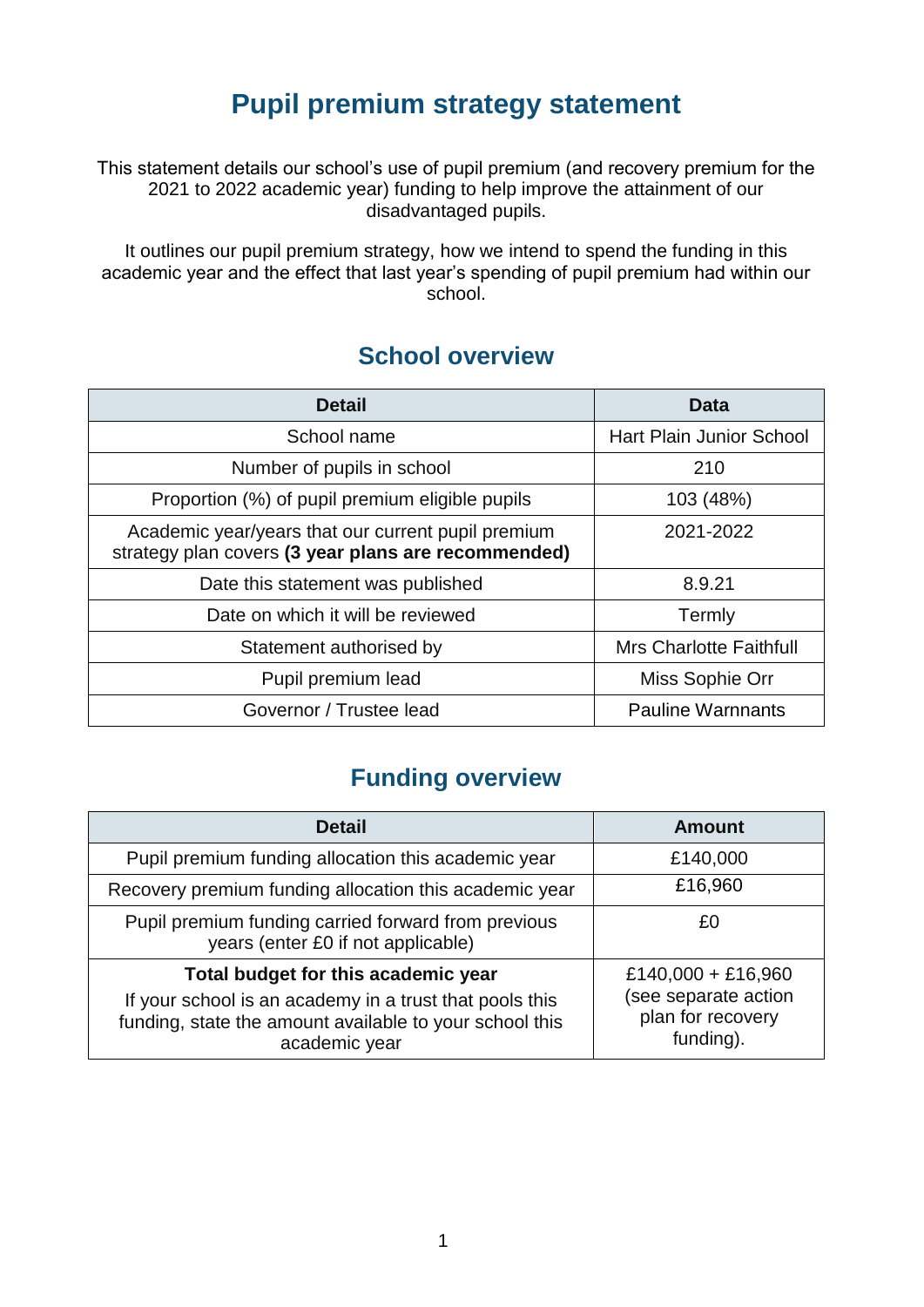# **Part A: Pupil premium strategy plan**

## **Statement of intent**

Every school has a duty to ensure that every individual child is given the best possible chance of achieving their potential. As a result, we seek to meet the individual needs of every child, in order for them to develop fully. The 'Pupil Premium', along with all forms of school funding are carefully managed to ensure 'best value'. This enables us to offer personalised support for children in a variety of ways.

## **Challenges**

This details the key challenges to achievement that we have identified among our disadvantaged pupils.

| <b>Challenge</b><br>number | Detail of challenge                                                                                                                                                                                                                                                                       |
|----------------------------|-------------------------------------------------------------------------------------------------------------------------------------------------------------------------------------------------------------------------------------------------------------------------------------------|
|                            | Further instilling resilience and self-efficacy in children.                                                                                                                                                                                                                              |
| 2                          | To develop staff understanding and practice around cognition and learning, specifi-<br>$\bullet$<br>cally retrieval practice and dual coding so that children know more and can remem-<br>ber more.                                                                                       |
| 3                          | Establish and nurture links with local external organisations, encouraging attend-<br>ance to extra-curricular groups and clubs including youth cafes, young leader<br>groups, after school clubs and other wider activities (when appropriate and in line<br>with COVID-19 regulations). |
| 4                          | Provide further opportunities to be responsible in school by widening opportunities<br>for children to take a lead role in different aspects of the school community.                                                                                                                     |
| 5                          | Continuation of targeted academic programmes with a focus on language,<br>vocabulary and comprehension.                                                                                                                                                                                   |

#### **Intended outcomes**

This explains the outcomes we are aiming for **by the end of our current strategy plan**, and how we will measure whether they have been achieved.

| Intended outcome                                                                            | <b>Success criteria</b>                                                                                                                                                         |
|---------------------------------------------------------------------------------------------|---------------------------------------------------------------------------------------------------------------------------------------------------------------------------------|
| Children are more resilient and have the skills to<br>problem solve to overcome challenges. | Developing the use of TrickBox in the<br>school and extending to explore the<br>ABCD model (Accept, Be, Choose, Do).<br>Lessons taking place twice a week within<br>the school. |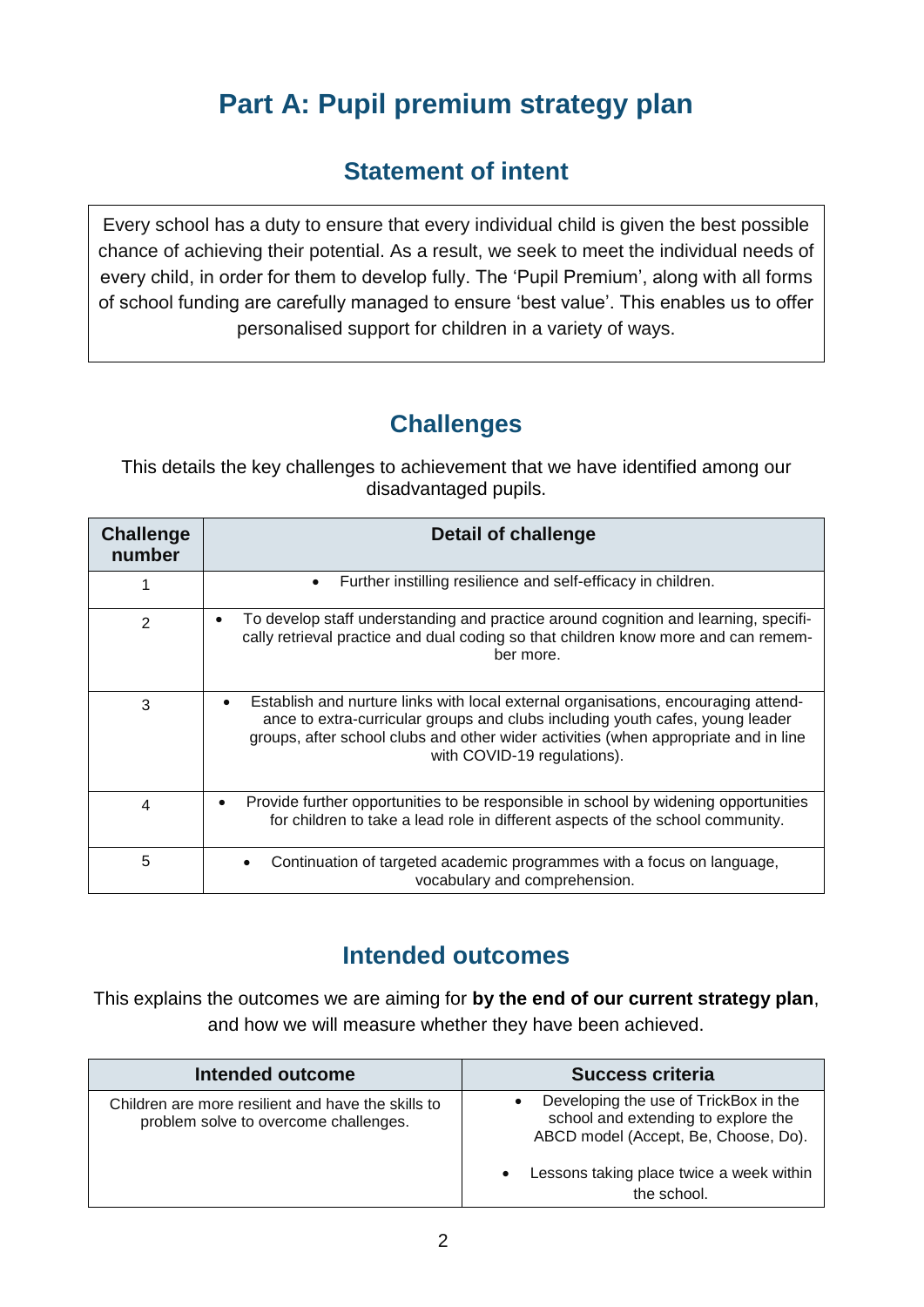|                                                                                                                                                 | Staff and children able to articulate the<br>'tricks' that they have taught/learnt and<br>how these have been applied to their<br>daily life.<br>Parents are aware of Trickbox and ABCD<br>model and talk about the impact this has<br>had on their child.                                                                          |
|-------------------------------------------------------------------------------------------------------------------------------------------------|-------------------------------------------------------------------------------------------------------------------------------------------------------------------------------------------------------------------------------------------------------------------------------------------------------------------------------------|
|                                                                                                                                                 | Trick box champions contribute to<br>assembly. Weekly trick discussion in<br>assembly time.                                                                                                                                                                                                                                         |
|                                                                                                                                                 | Making resilience more memorable<br>through the use of outdoor, activity led<br>sessions with external provider.                                                                                                                                                                                                                    |
|                                                                                                                                                 | Flip theatre company (national lottery<br>funded) to engage chn in drama/<br>resilience workshops to promote talk<br>around mental health and wellbeing to<br>further support self-efficacy.                                                                                                                                        |
| Children know more and remember more.                                                                                                           | Staff are knowledgeable around cognitive<br>$\bullet$<br>science theory and able to discuss it and<br>apply to the classroom.                                                                                                                                                                                                       |
|                                                                                                                                                 | Children are able to actively recall<br>learning as demonstrated in books and<br>discussions with teachers. Teachers build<br>on previous knowledge. Opportunities for<br>this are planned and used for assessment<br>of key skills/ideas.<br>Evidence of retrieval practice and dual<br>coding in books and within their practice. |
|                                                                                                                                                 |                                                                                                                                                                                                                                                                                                                                     |
| Children have the opportunity to take part in a<br>wide variety of experiences within the local<br>community to improve their cultural capital. | Visits booked/completed with external<br>$\bullet$<br>organisations.<br>Signposting of external support services in<br>newsletter and other school's<br>communications.                                                                                                                                                             |
|                                                                                                                                                 | Greater number of children attending extra-<br>curricular activities and this is having an<br>impact on their wellbeing.                                                                                                                                                                                                            |
|                                                                                                                                                 | Staff offering a wider variety of clubs to<br>children to impact on their wider<br>experiences.                                                                                                                                                                                                                                     |
|                                                                                                                                                 | Upper school trampoline club targeting in-<br>active girls led by PE lead.                                                                                                                                                                                                                                                          |
| Children have the opportunity to take on the lead<br>role in various aspects of the school community.                                           | Roles are identified within school<br>Children are trained in their roles by a kay<br>adult.                                                                                                                                                                                                                                        |
|                                                                                                                                                 | Children's wider contributions to school life<br>build a sense of community belonging and<br>responsibility.                                                                                                                                                                                                                        |
| Children's academic progress is at least in line<br>with national average by the end of KS2 through                                             | Targeted children who are working below<br>age related expectations have been                                                                                                                                                                                                                                                       |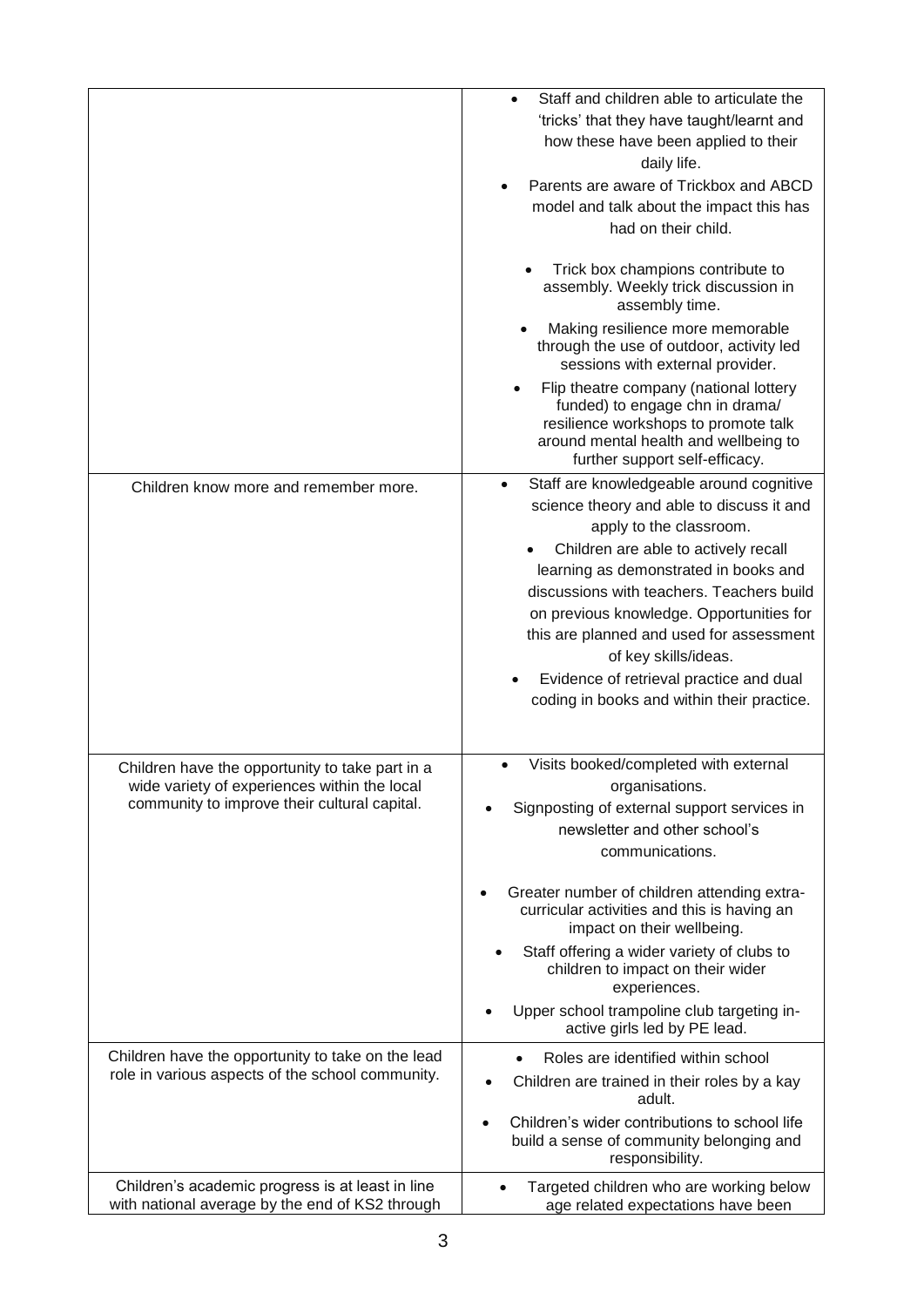| the use of targeted academic programmes that<br>focus on improving their language, vocabulary and<br>comprehension skills. | targeted with appropriate interventions -<br>NFER data analysis led.                                                  |
|----------------------------------------------------------------------------------------------------------------------------|-----------------------------------------------------------------------------------------------------------------------|
|                                                                                                                            | Teachers able to articulate the progress<br>key pupils have made and what their<br>next steps are.                    |
|                                                                                                                            | Year 5 cohort to make accelerated<br>progress due to additional teacher in<br>place (Covid catch – up funding).       |
|                                                                                                                            | Children able to apply key vocabulary to<br>$\bullet$<br>end writing tasks as well as within the<br>wider curriculum. |
|                                                                                                                            | Year 5 fluency group to have increased<br>ability within word-reading and<br>comprehension.                           |
|                                                                                                                            | Lexia intervention shows good progress<br>towards age related expectations.                                           |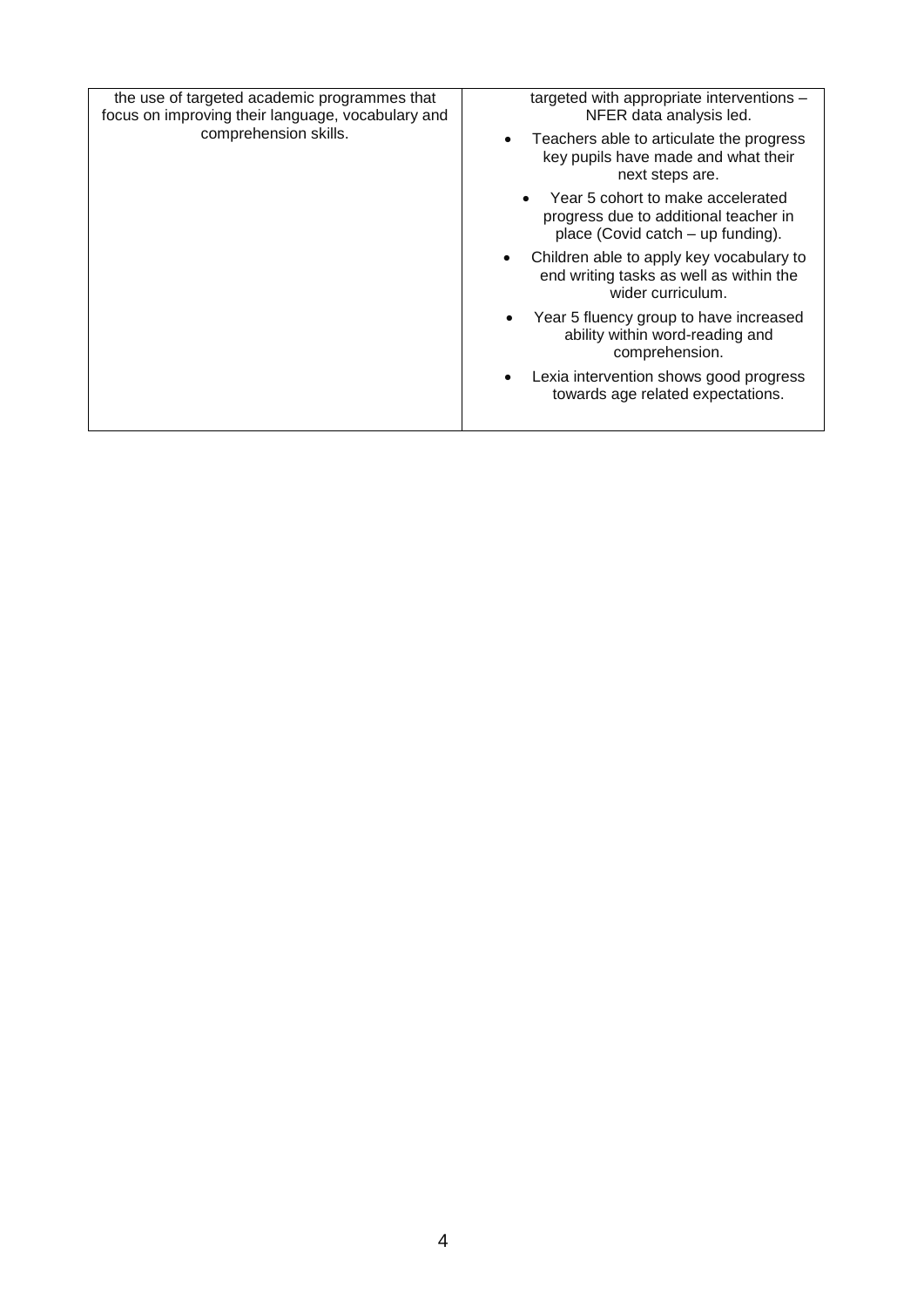## **Activity in this academic year**

This details how we intend to spend our pupil premium (and recovery premium funding) **this academic year** to address the challenges listed above.

## **Teaching (for example, CPD, recruitment and retention)**

| <b>Activity</b>                                       | <b>Evidence that supports this</b><br>approach                                                                                                                                                                                               | <b>Challenge</b><br>number(s)<br>addressed                    |
|-------------------------------------------------------|----------------------------------------------------------------------------------------------------------------------------------------------------------------------------------------------------------------------------------------------|---------------------------------------------------------------|
| Proportion of Deputy<br>Headteacher salary (50%)      | Pupil premium lead. Teaching and<br>learning lead to support in the provision<br>of excellent teaching and learning at<br>Hart Plain Junior School.                                                                                          | Children's academic<br>progress.                              |
| 1 day SENCO salary                                    | To enable SENCO to engage parent's<br>in 1-1 meetings about their children's<br>progress.                                                                                                                                                    | Parental engagement<br>and children's<br>academic progress.   |
| Home School Link Worker<br>staffing (100%)            | To support parent's as a link between<br>home and school. Supporting with rule<br>and routines at home (behaviour.<br>Ensuring children are on time and<br>attending school regularly. Support for<br>parent's in challenging circumstances. | Parental engagement<br>and attendance.                        |
| ELSA proportion of salary                             | To support children in being able to self-<br>regulate and promote good mental<br>health and wellbeing.                                                                                                                                      | Children's mental<br>health and wellbeing<br>(self-efficacy). |
| Lunchtime support (clubs<br>and additional staffing). | Staff to support the running of a variety of<br>lunchtime clubs.                                                                                                                                                                             | Wider experiences.                                            |
| Speech and Language<br>staffing (pm)                  | To support children in making progress<br>within their speech and language.                                                                                                                                                                  | Children's academic<br>progress.                              |
| Phonics interventions<br>(pm)                         | To support children in making progress<br>within the reading and writing.                                                                                                                                                                    | Children's academic<br>progress.                              |
| Lexia (Breakfast Club)<br>staffing                    | To support children in their reading<br>progress.                                                                                                                                                                                            | Children's academic<br>progress.                              |
| Reading Champion role                                 | To support children to access reading,<br>be an excellent role model for reading<br>and support with the running of reading<br>provision across the school including<br>the school library.                                                  | Children's academic<br>progress.                              |
| Resilience focused group<br>led training sessions     | To support children in being able to self-<br>regulate and promote good mental<br>health and wellbeing, overcome<br>barriers, problem solve and be more<br>resilient                                                                         | Children's mental<br>health and wellbeing<br>(resilience).    |

Budgeted cost: £ 112,923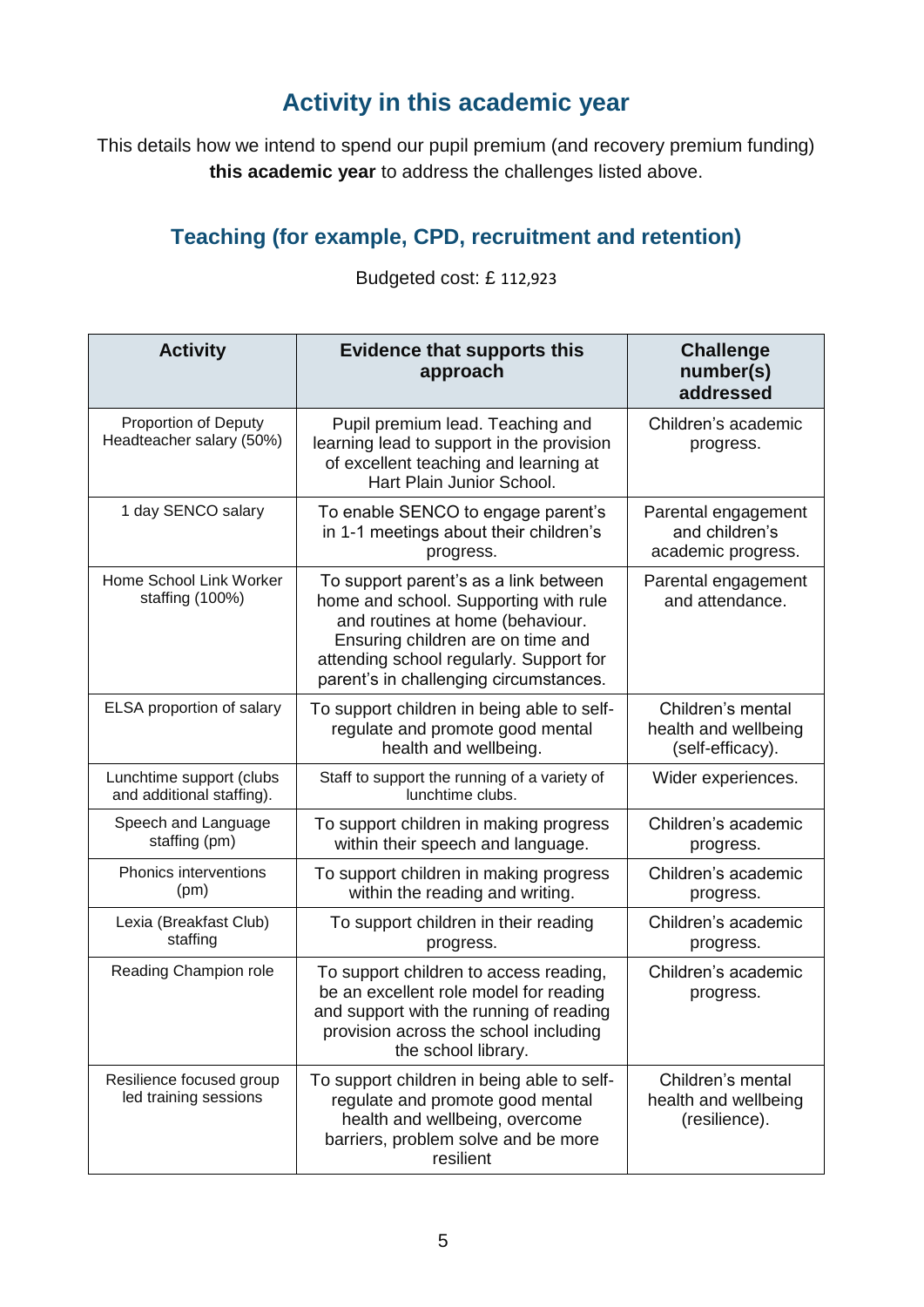#### **Targeted academic support (for example, tutoring, one-to-one support structured interventions)**

| <b>Activity</b>                                     | <b>Evidence that supports this</b><br>approach                                                                        | <b>Challenge</b><br>number(s)<br>addressed                     |
|-----------------------------------------------------|-----------------------------------------------------------------------------------------------------------------------|----------------------------------------------------------------|
| CPOMS + stay safe                                   | Secure safeguarding and reporting<br>measures within school.                                                          | Keeping children safe.                                         |
| Purple Mash (Year 2 or<br>5 year sub).              | Support in teaching.                                                                                                  | Teaching and<br>learning.                                      |
| Lexia (Year 1 of 2 year<br>sub).                    | Supporting the teaching of reading.<br>(Intervention).                                                                | Academic progress.                                             |
| Online safety training                              | Supporting in the teaching of online<br>safety.                                                                       | Keeping children safe.                                         |
| <b>Phonics Play</b>                                 | Supporting the teaching of reading and<br>writing.                                                                    | Academic progress.                                             |
| Junior Language Link                                | Supporting the teaching of spoken<br>language. (Intervention).                                                        | Academic progress.                                             |
| SSS (staff safeguarding<br>training)                | Supporting in keeping staff up to date<br>on key changes to statutory guidance<br>and practice to keep children safe. | Keeping children safe.                                         |
| <b>HIAS Training and CPD</b><br>for subject leaders | Supporting subject leaders to ensure<br>children know more and remember<br>more within the curriculum.                | Children know more<br>and remember more.<br>Academic progress. |

Budgeted cost: £6,446

#### **Wider strategies (for example, related to attendance, behaviour, wellbeing)**

Budgeted cost: £15,932

| <b>Activity</b>                                                | <b>Evidence that supports this</b><br>approach                                               | <b>Challenge</b><br>number(s)<br>addressed               |
|----------------------------------------------------------------|----------------------------------------------------------------------------------------------|----------------------------------------------------------|
| PE kit                                                         | Supporting children to take part in PE<br>sessions weekly in appropriate clothing.           | Teaching and<br>learning.                                |
| Milk                                                           | Ensuring children have access to food<br>and drink.                                          | Children's mental<br>health, behaviour and<br>wellbeing. |
| <b>Resources for Home</b><br><b>School Link Worker</b><br>room | Supporting parental engagement -<br>space to run groups and meet privately<br>with families. | Parental engagement<br>and attendance.                   |